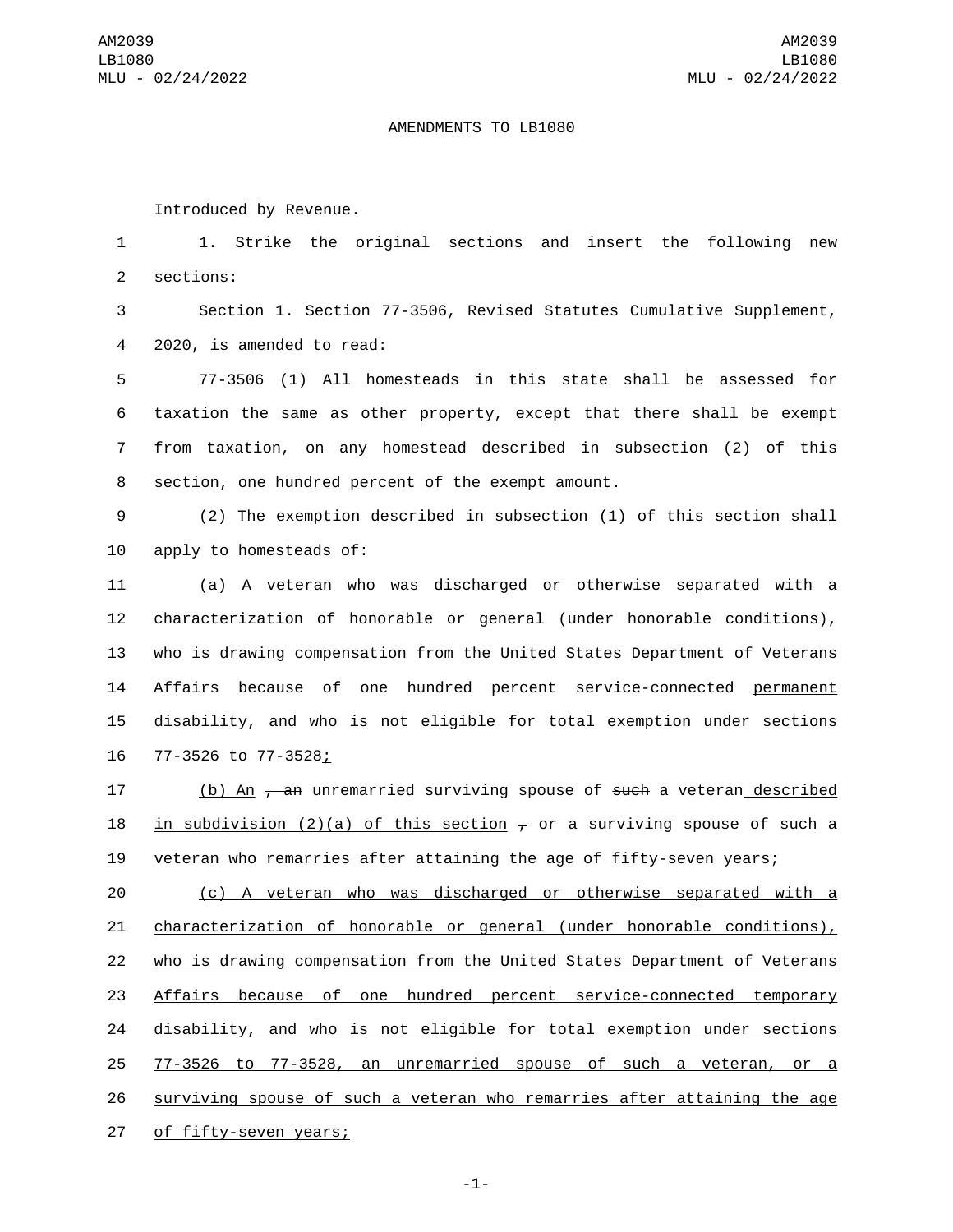(d) (b) An unremarried surviving spouse of any veteran, including a veteran other than a veteran described in section 80-401.01, who was discharged or otherwise separated with a characterization of honorable or general (under honorable conditions) and who died because of a service- connected disability or a surviving spouse of such a veteran who remarries after attaining the age of fifty-seven years;

 (e) (c) An unremarried surviving spouse of a serviceman or servicewoman, including a veteran other than a veteran described in section 80-401.01, whose death while on active duty was service-connected or a surviving spouse of such a serviceman or servicewoman who remarries 11 after attaining the age of fifty-seven years; and

12 (f) (d) An unremarried surviving spouse of a serviceman or servicewoman who died while on active duty during the periods described in section 80-401.01 or a surviving spouse of such a serviceman or servicewoman who remarries after attaining the age of fifty-seven years.

 (3) Application for exemption under subdivision (2)(a) of this section shall be required once every five years and shall include 18 certification of the status described in subdivision  $(2)(a)$  set forth in 19 subsection (2) of this section from the United States Department of Veterans Affairs. Application for exemption under subdivision (2)(b),  $(c)$ ,  $(d)$ ,  $(e)$ , or  $(f)$  of this section shall be required annually and shall include certification of the status described in subdivision (2) (b), (c), (d), (e), or (f) of this section from the United States Department of Veterans Affairs, except that such certification of status 25 shall only be required once every five years Such certification shall not be required in succeeding years if no change in status has occurred, except that the county assessor or the Tax Commissioner may request such certification to verify that no change in status has occurred.

 Sec. 2. Section 77-3512, Revised Statutes Supplement, 2021, is 30 amended to read:

77-3512 (1) It shall be the duty of each owner who wants a

-2-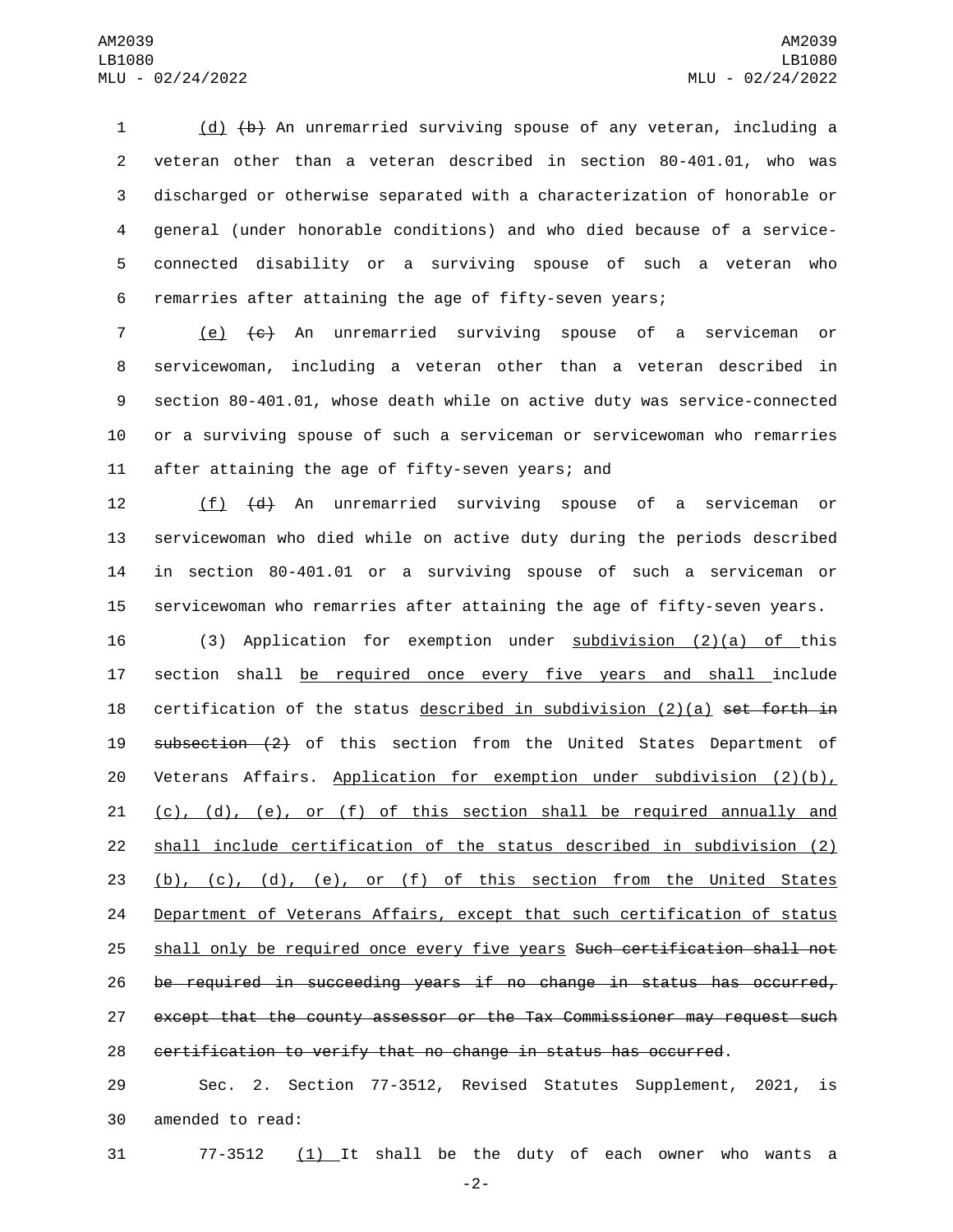homestead exemption under section 77-3506, 77-3507, or 77-3508 to file an application therefor with the county assessor of the county in which the homestead is located after February 1 and on or before June 30 of each year. Failure to do so shall constitute a waiver of the exemption for 5 that year, except that:

 $(a)$   $(1)$  The county board of the county in which the homestead is located may, by majority vote, extend the deadline for an applicant to on or before July 20. An extension shall not be granted to an applicant who received an extension in the immediately preceding year;

 (b) (2) An owner may file a late application pursuant to section 77-3514.01 if he or she includes documentation of a medical condition which impaired the owner's ability to file the application in a timely 13 manner; and

14 (c) (3) An owner may file a late application pursuant to section 15 77-3514.01 if he or she includes a copy of the death certificate of a 16 spouse who died during the year for which the exemption is requested;  $\overline{z}$ 

17 (d) A veteran qualifying for a homestead exemption under subdivision 18  $(2)(a)$  of section 77-3506 shall only be required to file an application 19 once every five years; and

 (e) If a veteran who has been granted a homestead exemption under subdivision (2)(a) of section 77-3506 dies during the five-year exemption period, the surviving spouse of such veteran shall continue to receive such exemption for the remainder of the five-year exemption period. After the expiration of the five-year exemption period, the surviving spouse shall be required to file for an exemption under subdivision (2)(b) of 26 section 77-3506 on an annual basis.

27 (2) Failure to file an application as required in subsection (1) of 28 this section shall constitute a waiver of the exemption for the year in 29 which the failure occurred.

30 Sec. 3. Section 77-3513, Reissue Revised Statutes of Nebraska, is 31 amended to read: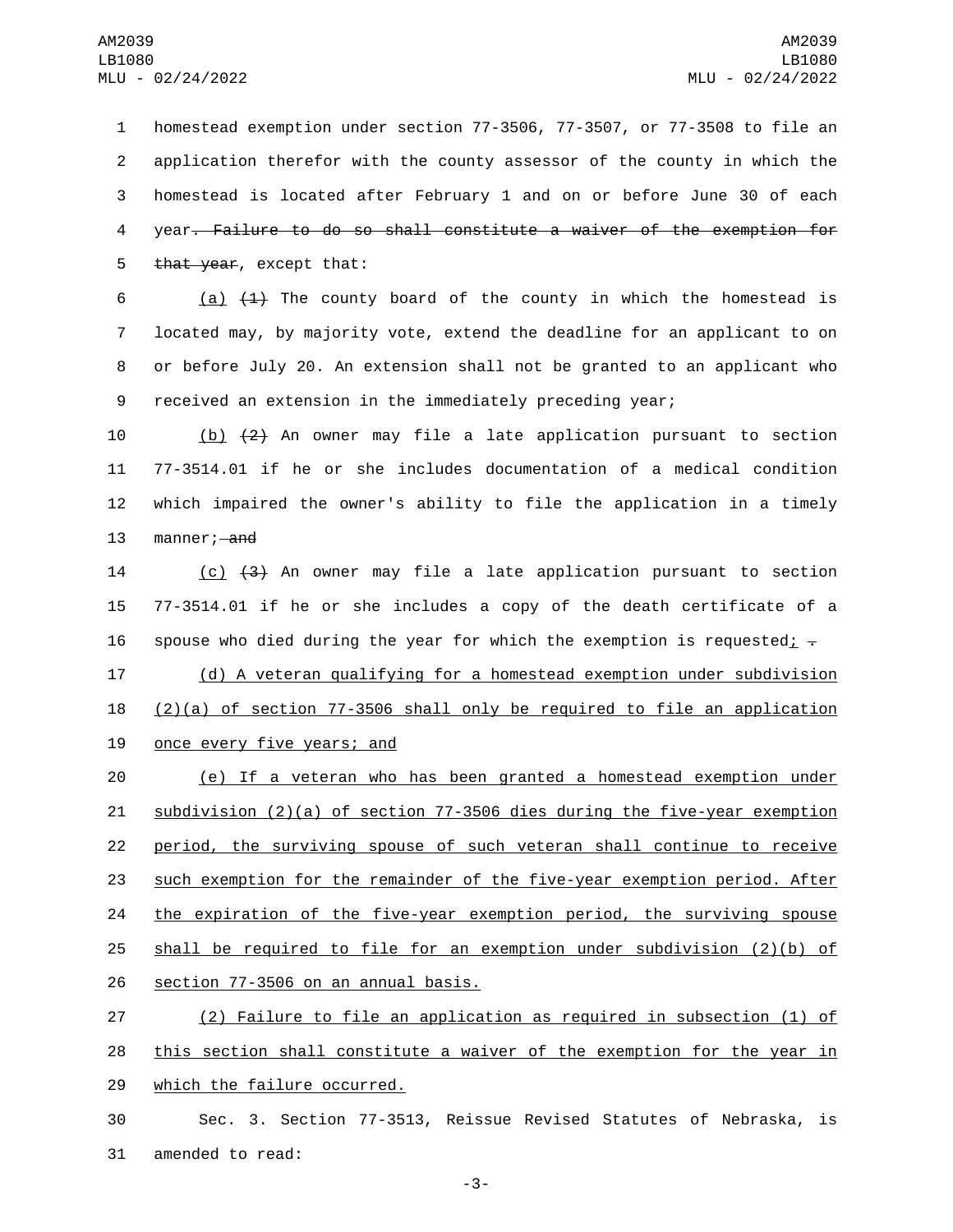77-3513 The county assessor shall mail a notice on or before April 1 to claimants who are the owners of a homestead which was granted an exemption under section 77-3506, 77-3507, or 77-3508 and who are required to refile for such exemption in the current preceding year unless the claimant has already filed the application for the current year or the county assessor has reason to believe there has been a change of circumstances so that the claimant no longer qualifies. The notice shall include the claimant's name, the application deadlines for the current year, a list of documents that must be filed with the application, and the county assessor's office address and telephone number.

 Sec. 4. Section 77-3522, Reissue Revised Statutes of Nebraska, is 12 amended to read:

 77-3522 (1) Any person who makes any false or fraudulent claim for exemption or any false statement or false representation of a material 15 fact in support of such claim or any person who knowingly assists another in the preparation of any such false or fraudulent claim or enters into any collusion with another by the execution of a fictitious deed or other instrument for the purpose of obtaining unlawful exemption under sections 77-3501 to 77-3529 shall be guilty of a Class II misdemeanor and shall be subject to a forfeiture of any such exemption for a period of two years from the date of conviction. Any person who shall make an oath or affirmation to any false or fraudulent application for homestead exemption knowing the same to be false or fraudulent shall be guilty of a 24 Class I misdemeanor.

 (2) In addition to the penalty provided in subsection (1) of this section, if any person (a) files a claim for exemption as provided in section 77-3506, 77-3507, or 77-3508 which is excessive due to misstatements by the owner filing such claim or (b) fails to notify the county assessor of a change in status of a veteran qualifying for a homestead exemption under subdivision (2)(a) of section 77-3506 which affected all or a portion of the exemption period, including a change in

-4-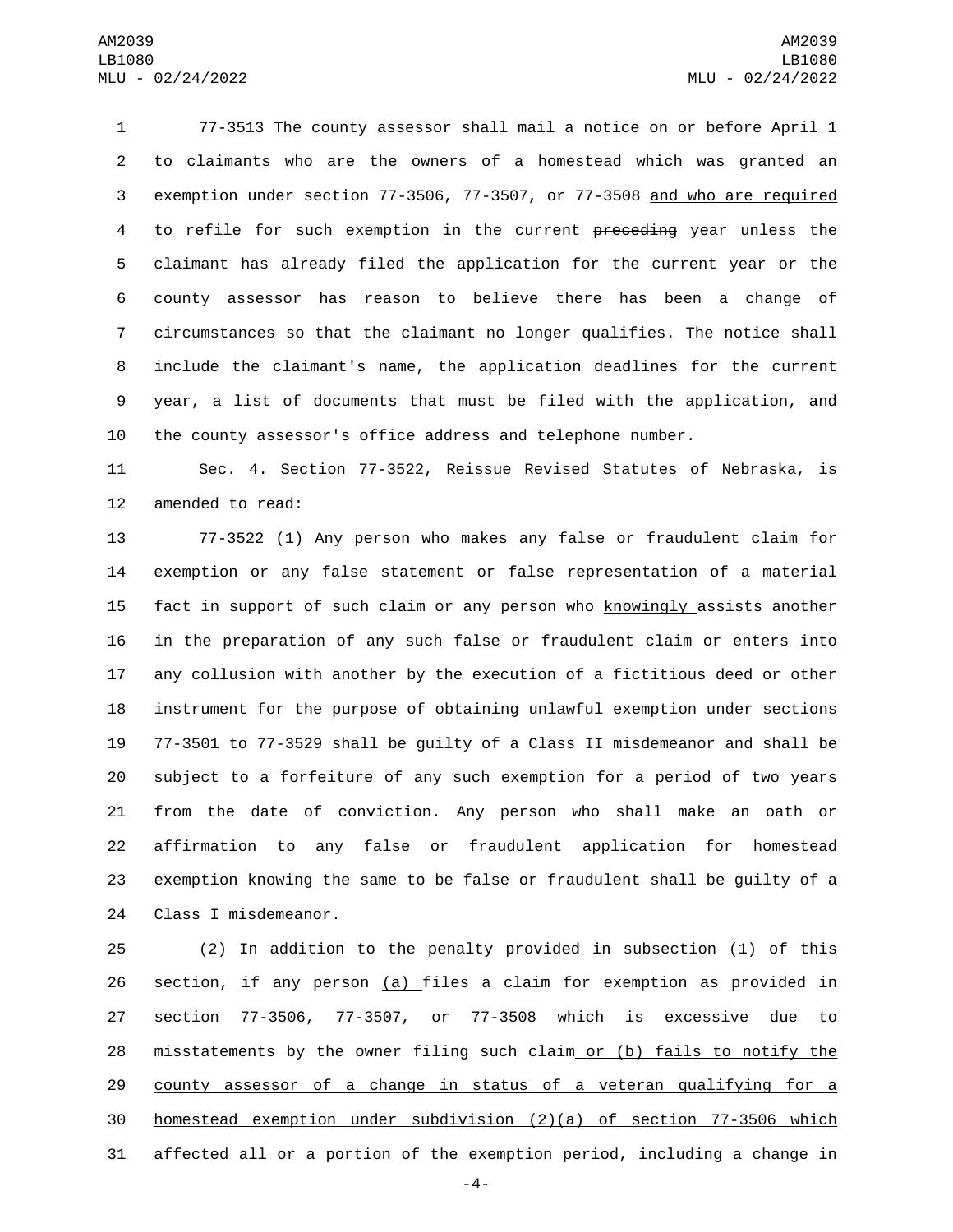AM2039 LB1080 MLU - 02/24/2022

 rating, a transfer of the property, or the death of the veteran, the claim may be disallowed in full and, if the claim has been allowed, an amount equal to the amount of taxes lawfully due during the applicable exemption period but not paid by reason of such unlawful and improper allowance of homestead exemption shall be due and shall upon entry of the amount thereof on the books of the county treasurer be a lien on such property until paid and a penalty equal to the amount of taxes lawfully due but claimed for exemption shall be assessed. Any amount paid to satisfy a lien imposed pursuant to this subsection shall be paid to the county treasurer in the same manner that other property taxes are paid, and the county treasurer shall remit such amount to the State Treasurer 12 for credit to the General Fund. Any penalty collected pursuant to this subsection shall be retained by the county in which such penalty is 14 assessed.

 (3) For any veteran claiming a homestead exemption under subdivision  $(2)(a)$  of section 77-3506, the county assessor may revoke such exemption back to the date on which the county assessor has reason to believe that 18 the exemption was improper upon notice to the veteran of the revocation. The veteran may then provide evidence in favor of receiving the exemption 20 to the county assessor, and the county assessor may revise any revocation based on such evidence. Any decision of the county assessor to revoke a homestead exemption under this subsection may be appealed to the county board within thirty days after the decision. The county board may reverse 24 or modify the revocation if there is clear and convincing evidence that the veteran qualified for the exemption for a particular period of time.

 (4) Any additional taxes or penalties imposed pursuant to this 27 section may be appealed in the same manner as appeals are made under 28 section 77-3519.

Sec. 5. This act becomes operative on January 1, 2023.

 Sec. 6. Original sections 77-3513 and 77-3522, Reissue Revised Statutes of Nebraska, section 77-3506, Revised Statutes Cumulative

-5-